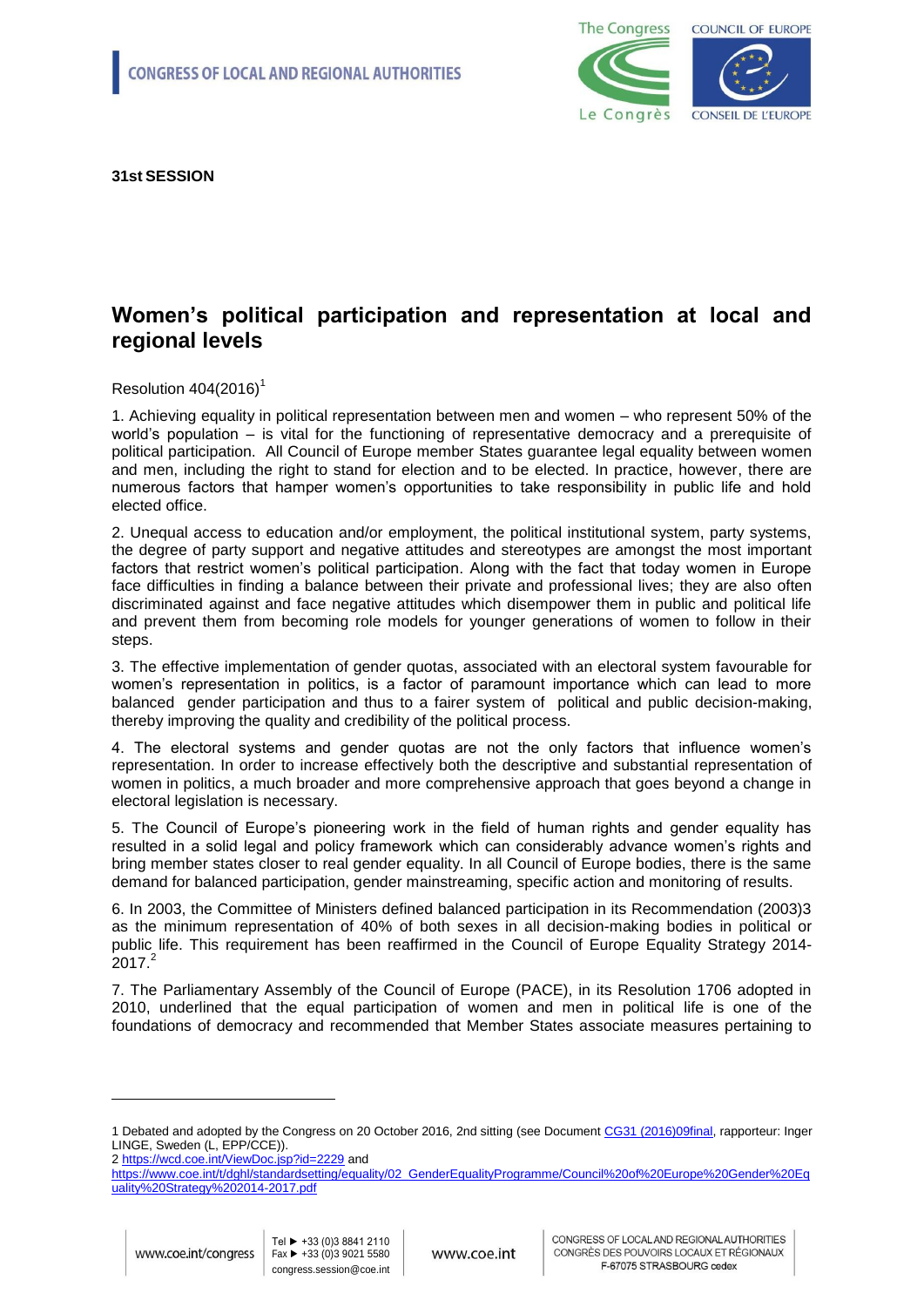electoral systems and gender quotas with gender-sensitive civic education and elimination of gender stereotypes.<sup>3</sup>

8. The Congress of Local and Regional Authorities of the Council of Europe ("the Congress"), when it carries out its electoral observation missions, refers as a baseline to the Code of Good Practice in Electoral Matters (adopted by the "Venice Commission" of the Council of Europe in 2002) which leaves the choice of electoral systems to the discretion of the respective country as long as certain principles such as equal voting rights and equal voting power are respected. Nevertheless, the Venice Commission has also stipulated that "Legal rules requiring a minimum percentage of persons of each gender among candidates should not be considered as contrary to the principle of equal suffrage if they have a constitutional basis".<sup>4</sup>

9. As regards quotas, by revising its Charter in 2007, the Congress undertook to respect the principle of equality between women and men within its own institution and committed itself to including 30% of the under-represented sex in its delegations since 2008. In practice, the participation of a minimum of 30% of women has been ensured since 2011, and has proven to be a very successful initiative for women's representation, not only as members of national delegations, but also as presidents and vice-presidents of Congress bodies. There is, however, room for improvement to ensure that representation of either women or men in any decision-making body in political or public life should reach the 40% threshold and to apply this to the rules concerning representation in leadership positions in the Congress.

10. In light of the above and with a view to improving women's political participation and representation, the Congress invites local and regional authorities of the member States of the Council of Europe and their national associations to:

*a.* put into practice the Committee of Ministers Recommendation (2003)3 on balanced participation of women and men in political and public decision-making to ensure that the representation of either women or men in any decision-making body in political or public life should not fall below 40%";

*b.* ensure, in line with Congress Resolution 393 (2015) on the conditions of office of elected representatives, that the way in which political business in local and regional authorities is conducted does not deter women from standing for election, for instance by implementing family-oriented meeting hours and providing support for childcare;

*c.* evaluate and report progress in achieving balanced participation in political and public life by developing gender-disaggregated statistics and tools for gender monitoring of nominations and elections analysing their evolution;

*d.* develop and implement specific actions with a view to enhance women's political participation, such as capacity-building programmes, candidate training, recruitment programmes, systems for mentoring new members or public speaking training;

*e.* support the establishment of gender equality committees, networks among women's groups and other NGOs that advocate women's political participation and women candidates;

*f.* integrate and apply the concept of gender budgeting into their working processes, as an instrument of gender equality through the integration of gender as a category of analysis and control in the budget;

*g.* comply with quota regulations where they exist and introduce reliable monitoring mechanisms to ensure that women are included in the lists on an equal basis with men;

*h.* sign and implement the European Charter for Equality of Women and Men in Local Life initiated by the Council of European Municipalities and Regions (CEMR).

11. Recalling its Resolution 303 on achieving sustainable gender equality in local and regional political life, the Congress commits itself to:

*a.* working towards compliance with Committee of Ministers Recommendation 2003(3) so that the representation of either women or men in any decision-making body in political or public life does not fall below 40%;

-

<sup>3</sup> <http://assembly.coe.int/nw/xml/XRef/Xref-XML2HTML-en.asp?fileid=17809&lang=en>

<sup>4</sup> <http://www.venice.coe.int/webforms/documents/default.aspx?pdffile=CDL-AD%282002%29023rev-e>